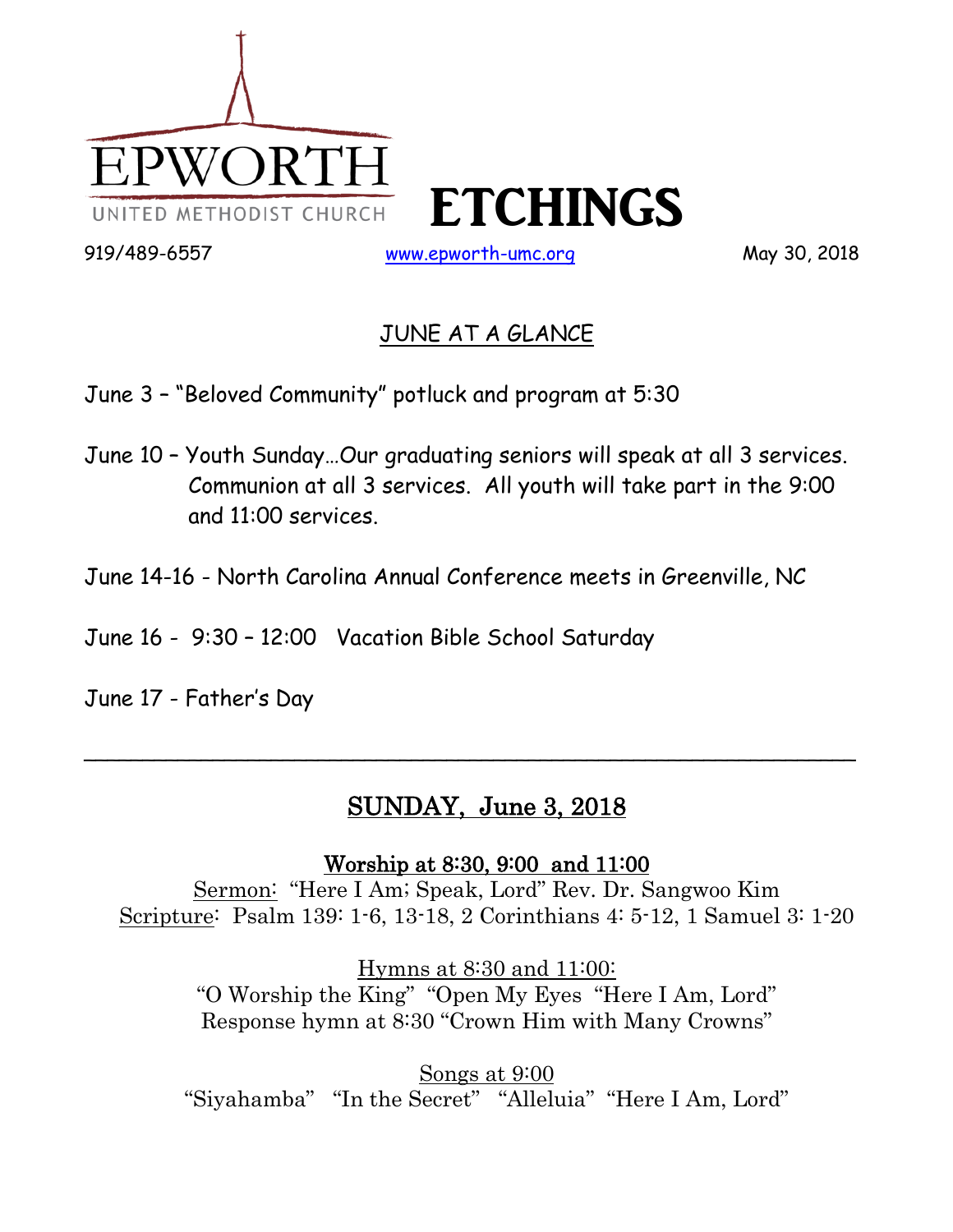Ushers 8:30 Mike Shiflett 11:00 Jay Hallan, Al West, Bob Botts, Joyce Dalgleish Counters Fred Mowry, Beth Armbruster Sound Technicians 9:00 11:00 Alan Payne Liturgists 8:30 Maureen Oakes 11:00 Judy Daymont Bus Driver Steve Smith Greeters Marcia Browning, Pansy Waligora Nursery Beth Armbruster, Jennifer Browning Acolyte Olivia Vandevander Crucifer Hannah Morris Reader Katherine Lantzy Altar Guild Carolyn Davis, Nalda Brown Altar Flowers are given to the glory of God and in memory of Barbara K. Mowry and Ruth L. and J. Leonard Mowry from Fred and Nell Mowry.

RAISING KIDS FOR "THE BELOVED COMMUNITY" All are invited! The next session is this Sunday, June 3, from 5:30 – 7:00 p.m. Potluck dinner will be followed by resources and discussion about shaping kids' understanding of race. RSVP for the children's program.

DAN SHARPE SCHOLARSHIP This year the recipients are Jerush Christopher, Erin Engel, and Hannah Morris. Congratulations!

#### **VBSS**

(Vacation Bible School Saturdays) is coming! The Saturday model worked well last year and attracted as many kids from the community as from our congregation, so we're going with it again!

Here's how you can help:

- Volunteer to lead an activity or shepherd kids on June 16, July 14, or August 11 from 9:30am-12noon

- If you can't be here, donate money toward art/cooking supplies

- Sign up your kids, grandkids, and neighbors now! Forms are available in the narthex and farthex, or contact Amanda Wilson.

## BREAD FOR THE WORLD REVISED

Correction: last week 95 letters on behalf of Bread for the World were blessed and mailed to our senators and representatives urging them to continue to fund WIC and SNAP and other programs that provide food for hungry people. Our Epworth children participated in the letter-writing this year for the very first time, accounting for the additional 10 letters!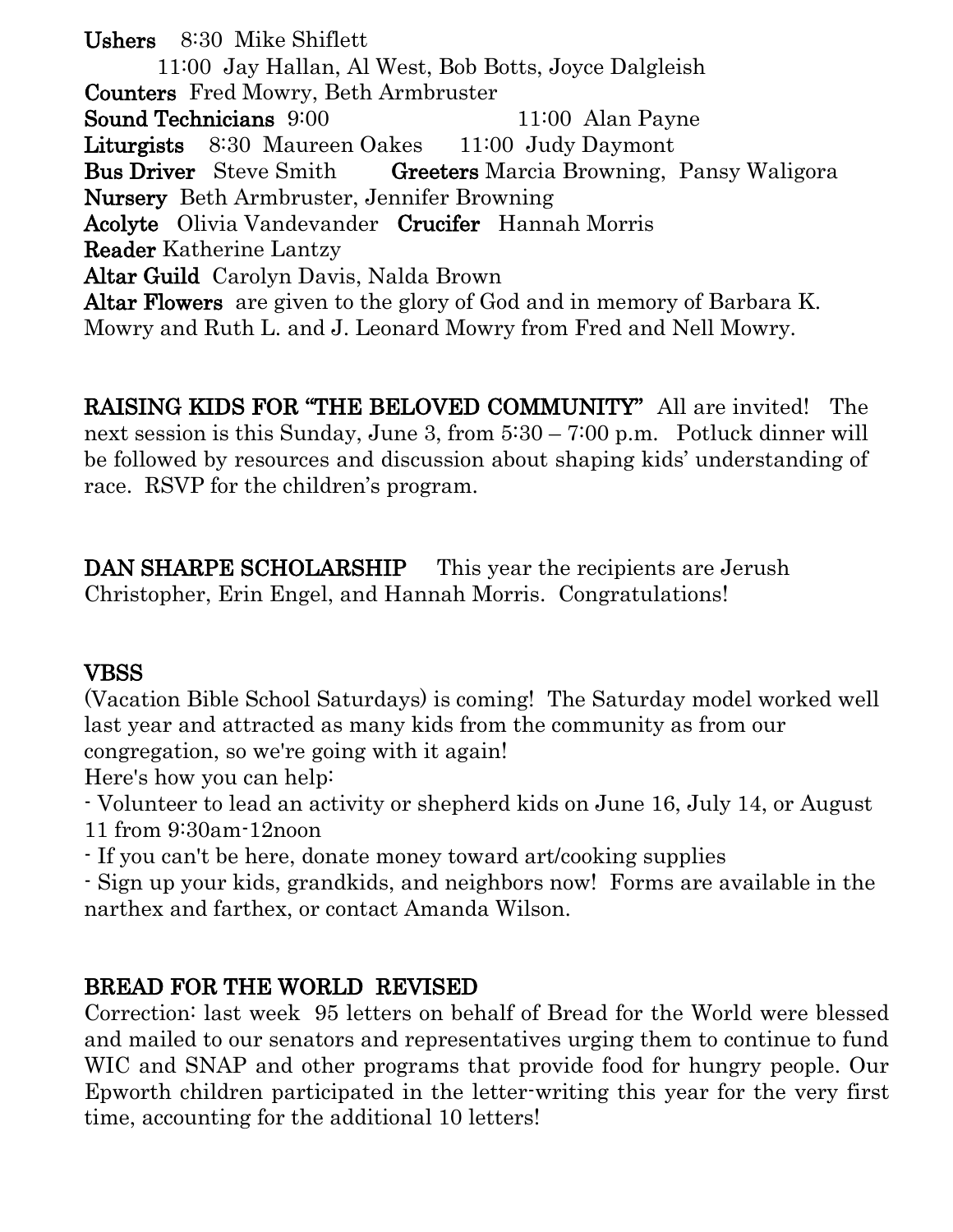## TUTORING MINISTRY

We received the following from a parent of one of our students... To the faith community of Epworth United Methodist Church: Over the past three years you have taken my daughter under your wing to assist in her reading and other school work. Your "one on one" focus to help her realize her full potential in school is so greatly appreciated. She has grown by leaps and bounds in her confidence and skill. Thank you for helping her in such a kind way. I know she will miss her time with you as she moves into middle school. I hope this gift helps a little in supporting your mission of being a community partner with Hope Valley Elementary. Your partnership is greatly appreciated by our family and many other families at HVE. Warmly,

Brie Russell

#### FAMILIES MOVING FORWARD

Thank you to Ryan Ware, Katie Wachob, Kristen Whitaker, Brennan Mange, Parker Brown, Miranda Carper, and Sangwoo Kim from the young adult group, and Bobbie Dahlgren, Patsy Harlow, and Jennifer Sweeting who helped prepare or serve meals or provide child care at Families Moving Forward last week. This ministry (the organization formed by the merger of Interfaith Hospitality Network and Genesis House) assists families who are working toward obtaining permanent housing.

Epworth has provided volunteers for this ministry for 24 years! We will volunteer again August 20 and 22 and again on November 5 and 7. Please contact Beth Armbruster at Beth-armbruster @nc.rr.com or 919-493-1373 if you would like to volunteer in the future. Thank you for supporting this important ministry. Beth Armbruster

PROMOTION SUNDAY is June 10! All children, parents, and Sunday school teachers are invited to gather in the Fellowship Hall during Sunday school (9:50am) to celebrate those who are moving up and look ahead to summer plans.

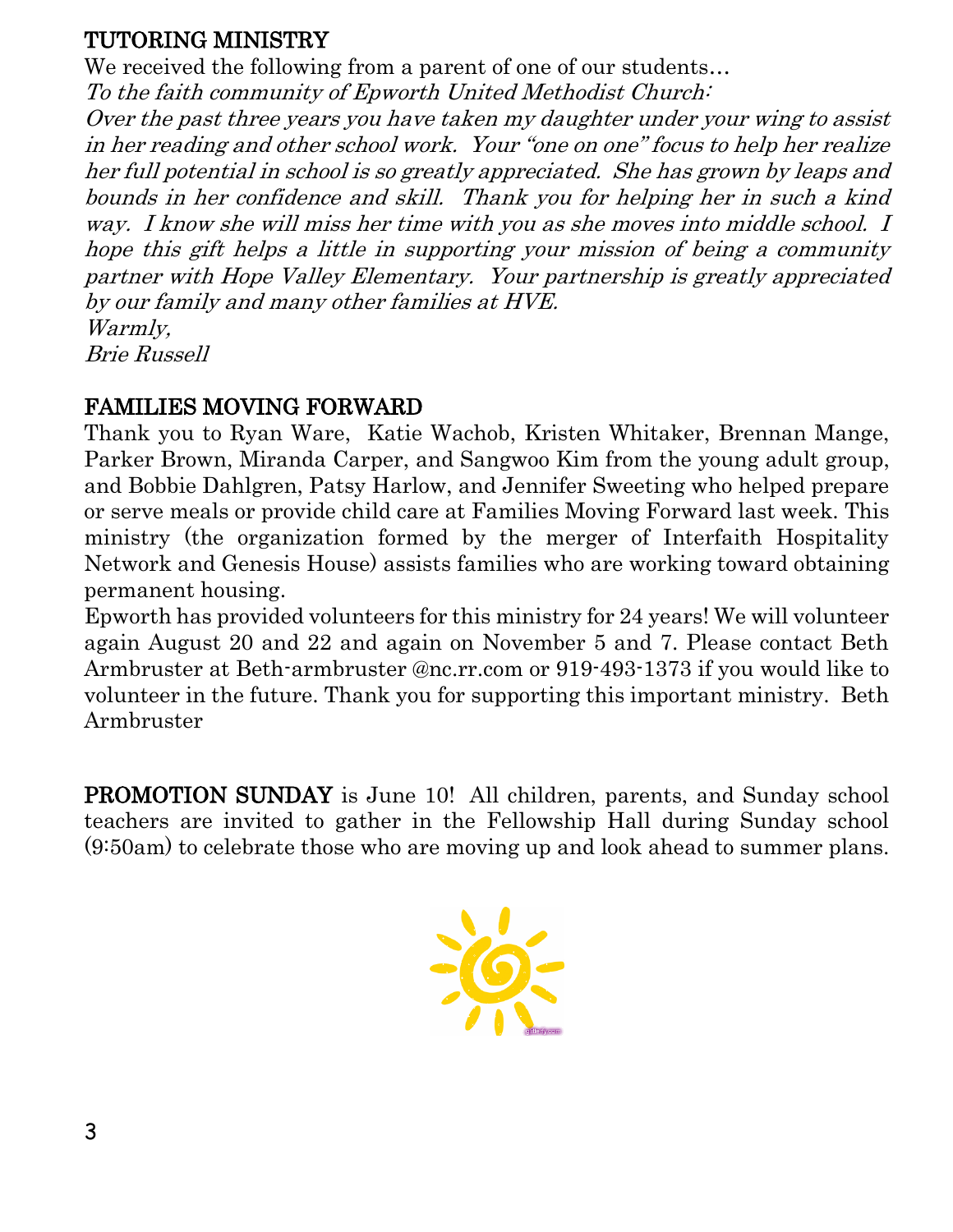## YOUTH FELLOWSHIP NEWS

#### Sunday, June 3rd

NEW Youth Parent Meeting - 8:30 AM in the youth room Senior Practice - 9:15 AM Sunday School - The Gospel of John continued with Morgan teaching! Senior Practice - 4:00 PM UMYF - 5:00 - 7:00 PM - Practicing for Youth Sunday

#### Saturday, June 9th

Youth Sunday Practice @ 4:00 PM

#### Sunday, June 10th

Youth Sunday (seniors @ 8:30 service) all youth at 9:00 and 11:00 AM services Graduation Party @ 5:30 PM

#### Sunday, June 17th

Our first Sunday School with the new youth members!

+++++++++++++++++++++++++++++++++++++++++++++++++++++++++++++

#### WELCOME NEW MEMBERS Received on May 27:

Gregory and Susan Allison Carie Dupree (our Director of Youth Ministries)

SEWING SISTERS will meet on Saturday, June 2 from 9:30 – 12:00. Your help will be appreciated. There's a job for you, even if you don't sew!!

#### CHURCH STAFF

| Rev. Karen H. Whitaker, Senior Pastor            | 919-210-6839 (cell) kwhitaker@epworth-umc.org |  |  |  |
|--------------------------------------------------|-----------------------------------------------|--|--|--|
| Rev. Dr. Sangwoo Kim, Pastor/Spiritual Formation | 919-627-1357(cell) sangwoo@epworth-umc.org    |  |  |  |
| Meg Bass, Financial Manager                      | mbass@epworth-umc.org                         |  |  |  |
| Dona Gamble, Administrative Secretary            | dgamble@epworth-umc.org                       |  |  |  |
| David Lewis, Director of Music                   | dlewis@epworth-umc.org                        |  |  |  |
| Rev. Amanda Wilson, Coordinator/Children's Min.  | 919-698-5284 (cell) awilson@epworth-umc.org   |  |  |  |
| Carie Dupree, Coordinator of Youth Ministries    | 318-990-9730 (cell) cdupree@epworth-umc.org   |  |  |  |
| Dr. Fred Ibberson, Organist                      | fred.ibberson@gmail.com                       |  |  |  |
| Leigh Furman, Preschool Director (919 489 6098)  | director@epworth-preschool.org                |  |  |  |
| Theresa Shebalin, Nursery Director               |                                               |  |  |  |
| Marlin Lennon, Sexton                            |                                               |  |  |  |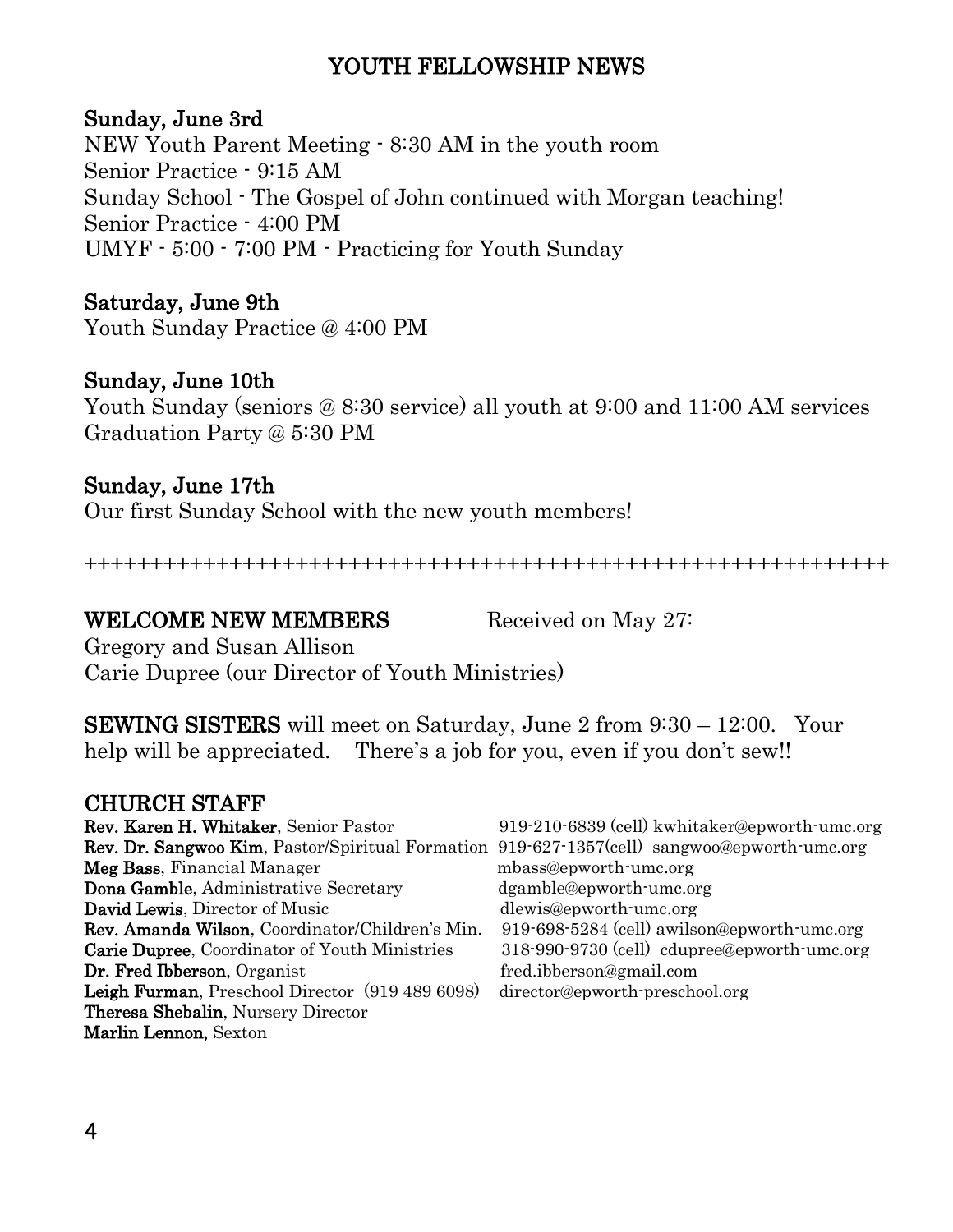## Communion will be celebrated on June 10, Youth Sunday, instead of on the usual first Sunday.

## **MAY/JUNE 2018**

| $\overline{\mathbf{3}}$  | $\overline{4}$ | 5            | 6                   | $\overline{7}$                     | 8  | 9           |
|--------------------------|----------------|--------------|---------------------|------------------------------------|----|-------------|
| 7:30 Praise Team         |                | $6:45$ Men's | 3:30 Prayer         | 7:00 AA                            |    | 4:00        |
| Rehearsal                |                | Fellowship   | Group               |                                    |    | Youth       |
| <b>Worship Services:</b> |                | $1:30$ Care  |                     |                                    |    | Sunday      |
| 8:30, 9:00, 11:00        |                | Group        |                     |                                    |    | Practice    |
| 9:50 Sunday School       |                | 6:00 Yoga    |                     |                                    |    |             |
| 10:15 Chancel Choir      |                | 7:00 Boy     |                     |                                    |    |             |
| 12:15 VBSS               |                | Scouts       |                     |                                    |    |             |
| Training                 |                |              |                     |                                    |    |             |
| 5:00 Youth Sunday        |                |              |                     |                                    |    |             |
| practice                 |                |              |                     |                                    |    |             |
| 5:30 "Beloved            |                |              |                     |                                    |    |             |
| Community" potluck       |                |              |                     |                                    |    |             |
| & program                |                |              |                     |                                    |    |             |
| 10 YOUTH SUNDAY          | 11             | 12           | 13                  | 14                                 | 15 | 16          |
| 7:30 Praise Team         | 1:00 Book      | $6:45$ Men's | 3:30                | 7:00 AA                            |    | 9:30        |
| Rehearsal                | Group          | Fellowship   | Prayer              |                                    |    | <b>VBSS</b> |
| <b>Worship Services:</b> |                | 10:30 Staff  | Group<br>6:30 UMMen | N.C.                               |    |             |
| 8:30, 9:00, 11:00        |                | Mtg.         |                     | <b>ANNUAL</b><br><b>CONFERENCE</b> |    |             |
| 9:50 Sunday School       |                | $1:30$ Care  |                     |                                    |    |             |
| 5:30 Youth               |                | Group        |                     |                                    |    |             |
| <b>Graduation party</b>  |                | 6:00 Yoga    |                     |                                    |    |             |
|                          |                |              |                     |                                    |    |             |
| 17 FATHER'S              | 18             | 19           | 20                  | 21                                 | 22 | 23          |
| <b>DAY</b>               |                | $6:45$ Men's | 3:30                | 7:00 AA                            |    |             |
| 7:30 Praise Team         |                | Fellowship   | Prayer              | 7:00 Eve                           |    |             |
| Rehearsal                |                | 10:30 Staff  | Group               | Circle                             |    |             |
| <b>Worship Services:</b> |                | Mtg.         |                     |                                    |    |             |
| 8:30, 9:00, 11:00        |                | 1:30 Care    |                     |                                    |    |             |
| 9:50 Sunday School       |                | Group        |                     |                                    |    |             |
| 10:15 Chancel Choir      |                | 6:00 Yoga    |                     |                                    |    |             |
|                          |                |              |                     |                                    |    |             |

Epworth United Methodist Church declares itself a Reconciling Congregation, seeking to welcome all persons, regardless of age, race, ethnicities, disabilities, gender or sexual orientation, into the discipleship of Christian living and proclaim our commitment to seek the reconciliation of all persons to God and to each other through Jesus Christ.